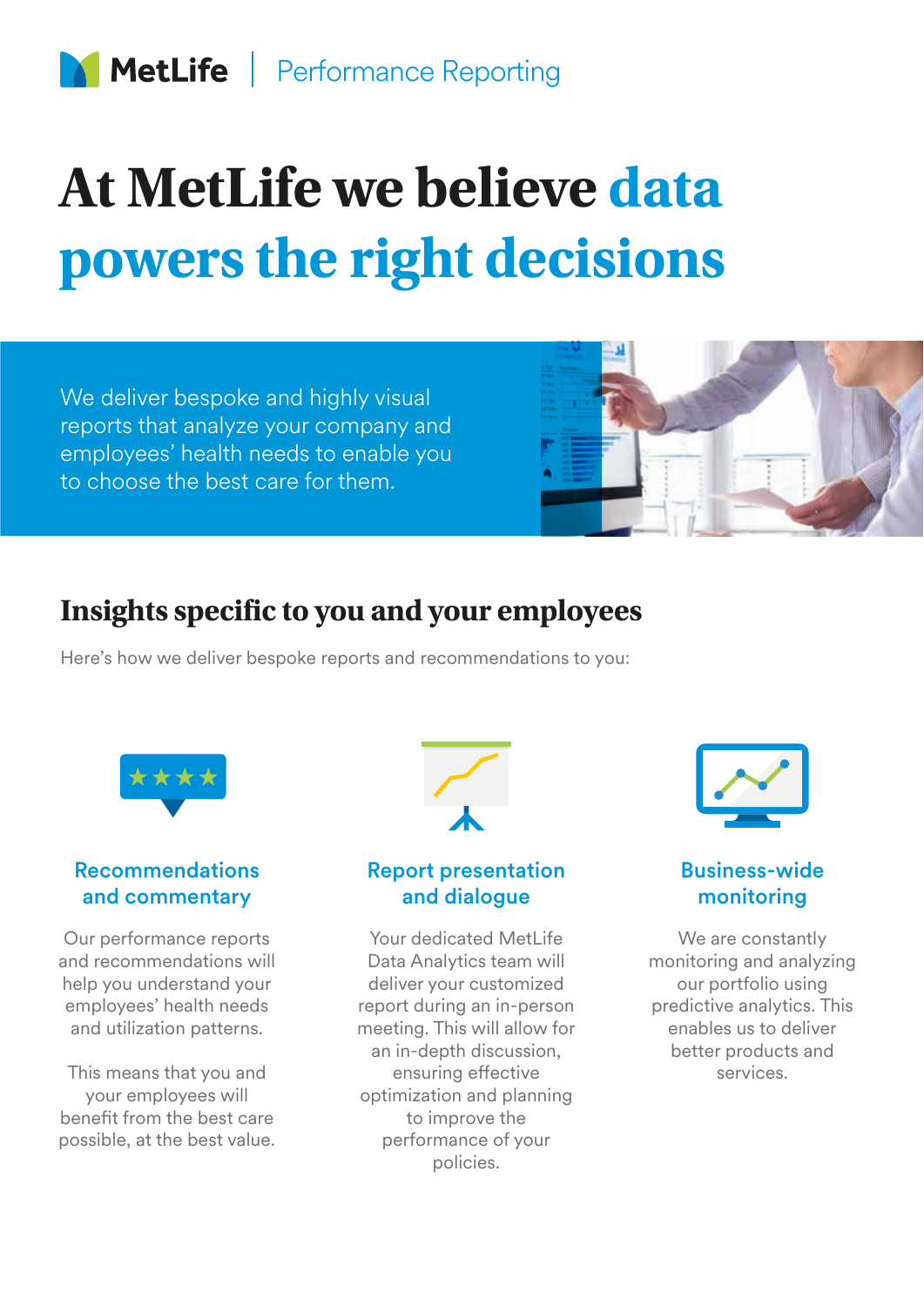# **We're with you every step of the way**

As soon as you start your policy with MetLife, we will begin to conduct routine monitoring and reporting in order to uncover trends and insights, ensuring that you and your employees are getting the most value.



We will continue to monitor and provide policy performance reviews with valuable insights quarterly and annually. As your partner, we are with you to ensure that we empower you and your employees at every step.

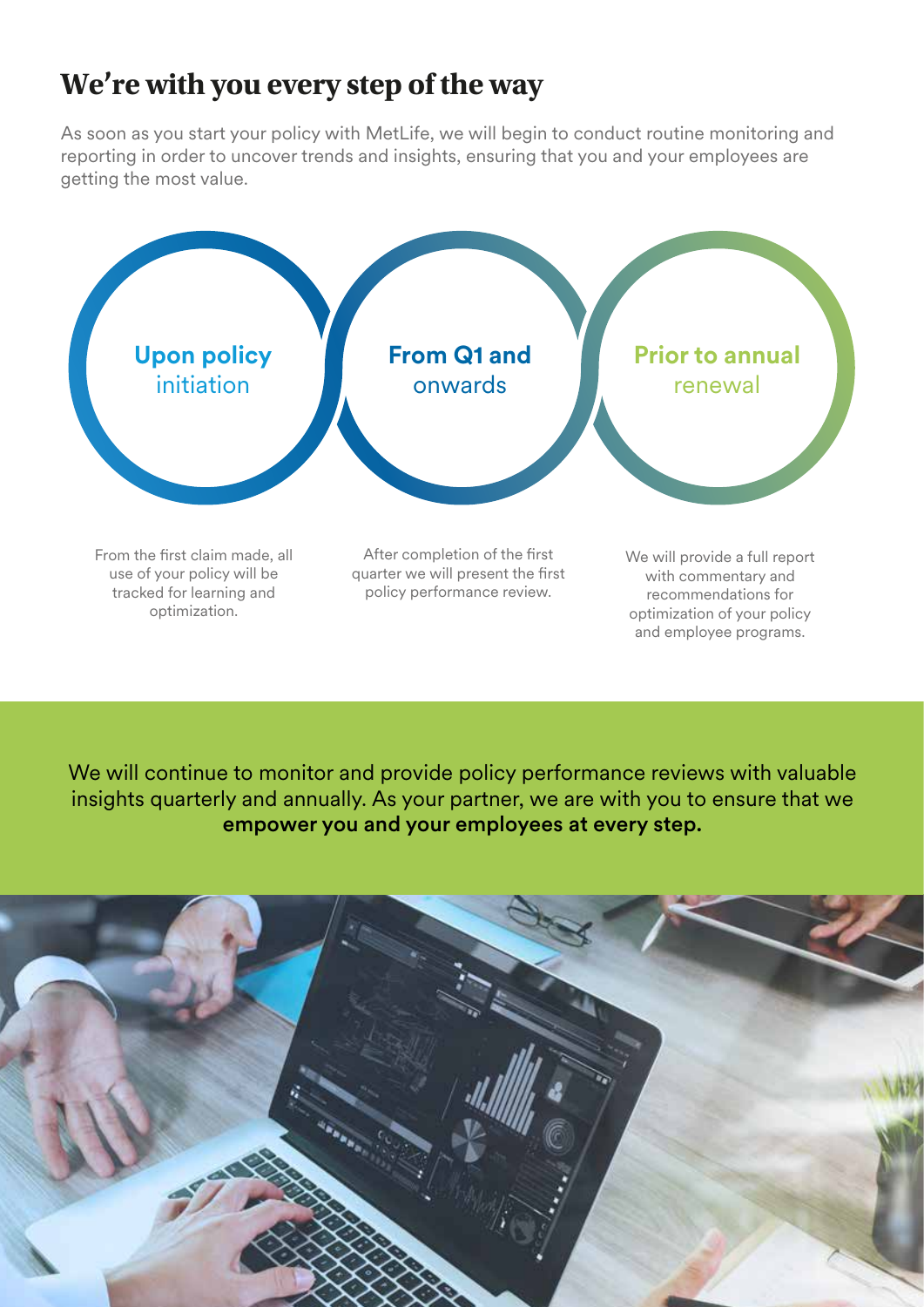# **Reports that deliver insights and action**

We are constantly gathering data on how your employees use their policies and benefits. This enables us to assess utilization trends and accurately recommend improvements to your policy over time.



Exploring claims utilization: Monitoring your employees' use of providers and services offers insights which can lead to cost-saving recommendations



Analyzing provider utilization: By reviewing the top providers, we can gain insights into members' health challenges and the providers they choose. This means we can also make cost savings by removing unnecessary suppliers

#### Monitoring frequency of claims:

Reviewing the use of our services can provide greater company savings. It can also highlight if members have health challenges that might need support and assistance

#### Monitoring benefit types:

Data analytics allow us to provide an overview of the primary benefits driving costs. We can then eliminate what is unnecessary, ensuring cost-efficiency without compromising member healthcare

## **What is the impact of customized reporting?**



### **Using data to provide the right preventative care**

Working with a large regional financial institution, the MetLife Data Analytics team ran bespoke reports targeting the cost of several chronic diseases impacting the performance of the program and the health of the population. MetLife reviewed cost and effectives patterns across multiple providers, to recommend actions for the employer to consider.

With these insights, MetLife worked with the employer to deploy a preventative-care wellness program, disease management program, and centers of excellence approach to supporting improved outcomes.



### **Performance reporting that leads to cost-savings**

In analyzing provider utilization data for a multi-national client, the MetLife Data Analytics and Network teams discovered many employees were visiting the more expensive hospital providers in their network, for routine outpatient visits.

By discussing the insights with the client, a decision was made to adjust the plan design to encourage employees to visit less costly clinics for their routine outpatient visits, while reserving hospitals in the same network for more critical care. This resulted in a 13% savings in the claims costs for the group over the next 12 months.